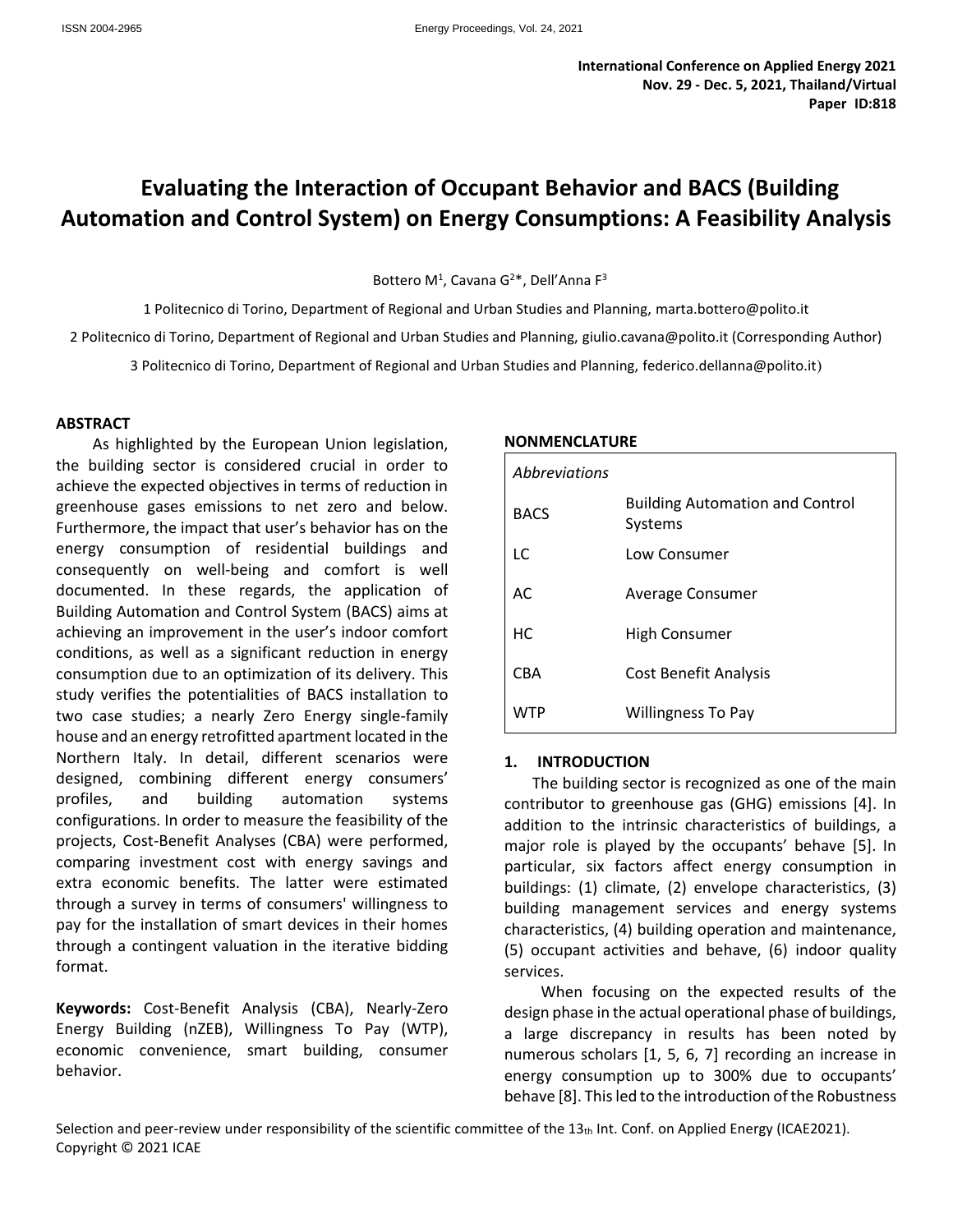concept as the sensitivity of a determined performance indicator to errors in the design assumptions in terms of difference between predictions and actual performance [9].

To guarantee an energy consumption reduction, as well as high level of comfort for the occupants, the introduction of Building Automation and Controlling Systems (BACS) has been seen capable of achieving good results without making the two instances compete [10, 11].

BACS are network of devices that are interconnected with the aim of controlling three different layers of energy consumption: (1) the external climate, (2) the intrinsic building characteristics and (3) operational energy with high possibility of control over energy losses [12] and optimization [13].

## **2. METHODOLOGY**

In order to evaluate the impacts of the implementation of BACS project in existing buildings, the energy consumption of two case studies was calculated with different users' profile assumed with reference to previous studies.

Then the simplified energy assessment model provided by EN15232 [2] was applied to evaluate energy savings, finally a Cost-Benefit Analysis (CBA) was performed. Among the benefits, the estimation of the Willingness to Pay (WTP) [17] for smart energy efficient systems was considered.

## *2.1 Occupants' behave characteristics*

According to previous studies, three consumers' profile has been considered [1]: Low Consumer (LC), Average Consumer (AC) and High Consumer (HC); these profiles are shown in Table 1. These three profiles differ from each other in the assumptions made to evaluate the energy consumption of the buildings under investigation: in terms of heating/cooling set points and ventilation rates they refer to the comfort categories as defined in the EN15251 [18]: I category, II category and III category for the HC, AC and LC respectively. The LC and AC present a setback temperature during evening and night while the HC has a constant heating/cooling set point. Regarding the electric consumption for lighting and equipment, the AC schedules have been modelled based on reference residential buildings occupancy as from the dataset of the Department of Energy (DOE), with an increase/decrease of 10% of these operational levels in order to define the HC and LC respectively [1]. Additionally, the LC presents an optimization of lighting related consumption through daylight control. Considering the opening/closing schedule of the blinds, they have been assumed always open for the HC, while the LC and AC occupants are assumed to close them after certain thresholds: a solar radiation over 300W/m2 for the AC and glare index major of 22 for the LC. Finally, the Domestic Hot Water (DHW) consumption is defined based on previous literature [1].

# *2.2 EN15232*

In order to calculate the impact of implementing a BACS in existing buildings, the simplified method provided by the EN15232 [2] "Energy performance of buildings - Impact of Building Automation. Controls and Building Management" has been applied. This method allows to estimate different percentages of energy reduction in relation to four classes of automation systems: class D considering a building with no

|                     | LC                         | AC                         | HC.                         |  |
|---------------------|----------------------------|----------------------------|-----------------------------|--|
| Heating operation   | 5 am-11 pm 18°C            | 7 am-8 pm $20^{\circ}$ C   | 0 am-12 pm $21^{\circ}$ C   |  |
| and set point       | 11 pm-5 am $16^{\circ}$ C  | 8 pm-7 am 18°C             |                             |  |
| Cooling operation   | 5 am-11 pm 27°C            | 7 am-8 pm 26°C             | 0 am-12 pm $25.5^{\circ}$ C |  |
| and set point       | 11 pm-5 am 28°C            | 8 pm-7 am 27°C             |                             |  |
| Ventilation<br>Rate | 0.5                        | 0.6                        | 0.7                         |  |
| (AHC)               |                            |                            |                             |  |
| Equipment           | -10% compared to AC        | Average operational levels | +10% compared to AC         |  |
| Lighting Schedule   | -10% compared to AC        | Average operational level  | +10% compared to AC         |  |
|                     | +optimized control         | for lighting               |                             |  |
|                     | (continuous/off dimm.)     |                            |                             |  |
| <b>Blinds</b>       | Optimized through          | Only if solar              | Always open                 |  |
|                     | daylight control (if glare | radiation>300W/m2 on       |                             |  |
|                     | index > 22                 | glazed surface in summer   |                             |  |
| Hot<br>Domestic     | 40 [I/pers*day]            | 60 [I/pers*day]            | 80 [I/pers*day]             |  |
| Water (DHW)         |                            |                            |                             |  |

Table 1. Low Consumer (LC, Average Consumer (AV) and High Consumer (HC)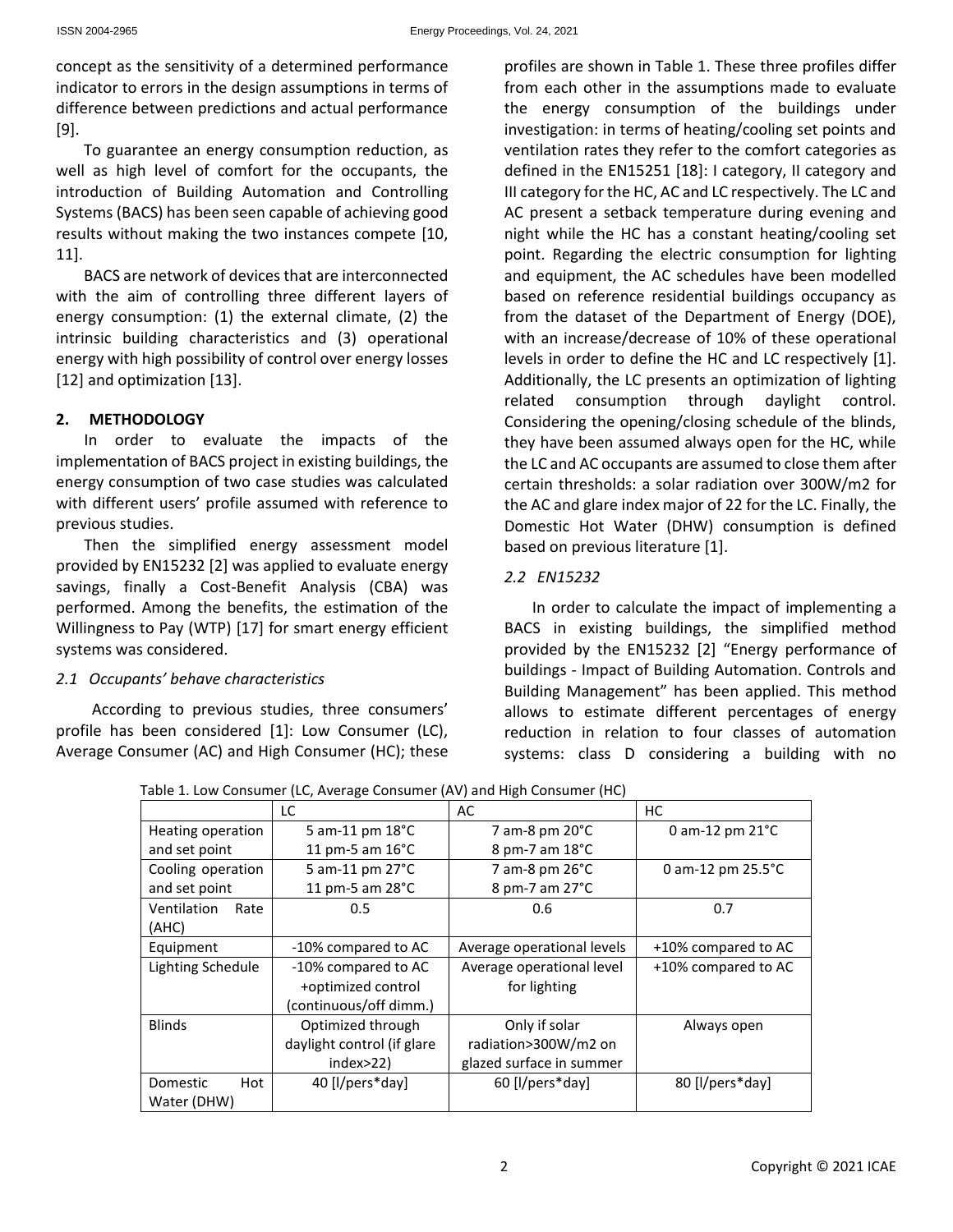automation systems related to energy savings, class C is the reference one considering a minimal degree of automation and standard BACS, class B with an advanced degree of automation and some degree of centralized control, and class A that comprise high levels of accuracy and completeness ensuring high energy performances.

The percentages given for each service and energy vector by the Standard, in combination with the different user's profiles, was used to calculate potential energy savings.

#### *2.3 Iterative Bidding Game (IBG)*

In order to estimate the WTP for energy efficient intelligent systems, it was necessary to define a proxy which was identified in three different intelligent appliances. For each of them, prices for their installation were identified. These prices were used to build an Iterative Bidding Game (IBG) in the framework of the Contingent Valuation Methods (CVM). The Iterative Bidding Game asked the interviewed to state if he/she would purchase a good for a specific price and, in case of a positive answer, reiterated the proposal with a higher price; in case of deny, the interviewer asked for a purchase at a lower price until a positive answer was reached. The experiment was conducted hand in hand with a questionnaire that collected other socio-economic as well as preference data stated by the respondent allowing for different econometrics studies by means of statistical regressions.

The data collected were analyzed using IBM SSPS software.

To check for the influence of the starting price on the outcome of the Bidding Game, three experiments has been developed using a different price to start with.

In Fig1 an example of one Bidding Game experiment scheme is provided.



Fig. 1. Example of one Bidding Game scheme.

#### **3. CASE STUDY**

#### *3.1 The two buildings*

The above mentioned methodology was applied to two case studies from previous publications: CorTau house, a 147m2 retrofitted traditional rural single-story house for one family located in Piedmont region (Italy) [1], and a 78.5m2 retroffited apartment in a six-story apartment block dated between 1991 and 2005 located in Turin (Piedmont, Italy) [14]. In particular, the CorTau house is an nZEB building, characterized by high performance solutions for energy reduction; while the second case study presents measures in accordance with the national Standard (see provided references for more details).

For both case studies, the saving potentials of the application of class B and class A percentages according to EN15232 were calculated taking into consideration different services of the two houses: heating and cooling system, lighting (including presence/absence sensors, dimming and LED technologies), controlled mechanical ventilation, visualization of the energy loads, energy data logger to control production and consumption. Both class A and class B were applied to the LC and HC profile while the Average Consumer was considered with a BACS class C system already in place. The prices for the installation of the two classes were calculated referring to a well-known automation systems provider's price list [15].

The BAC efficiency factors provided by the Standard are reported in Table 2.

|             | <b>BAC</b> efficiency factors |          |      |      |  |  |
|-------------|-------------------------------|----------|------|------|--|--|
| Class       |                               |          |      |      |  |  |
| Electricity | 1.08                          | $1.00\,$ | 0.93 | 0.92 |  |  |
| Thermal     |                               | $1.00\,$ | 0.88 | 0.81 |  |  |

Table 2. BACS efficiency factors (EN15232).

#### *3.2 Iterative Bidding Game*

The Iterative Bidding Game methodology was used to evaluate the attitude of respondents towards energy saving smart devices. In doing so, three different high performances appliances were considered as proxies to calculate the WTP: (1) a washing machine, (2) a dishwasher, (3) smart sockets able to program the energy uses. The prices of the three appliances were calculated through a mean of the selling prices found by a market survey and are reported in Table 3 along with the energy savings calculated according to the National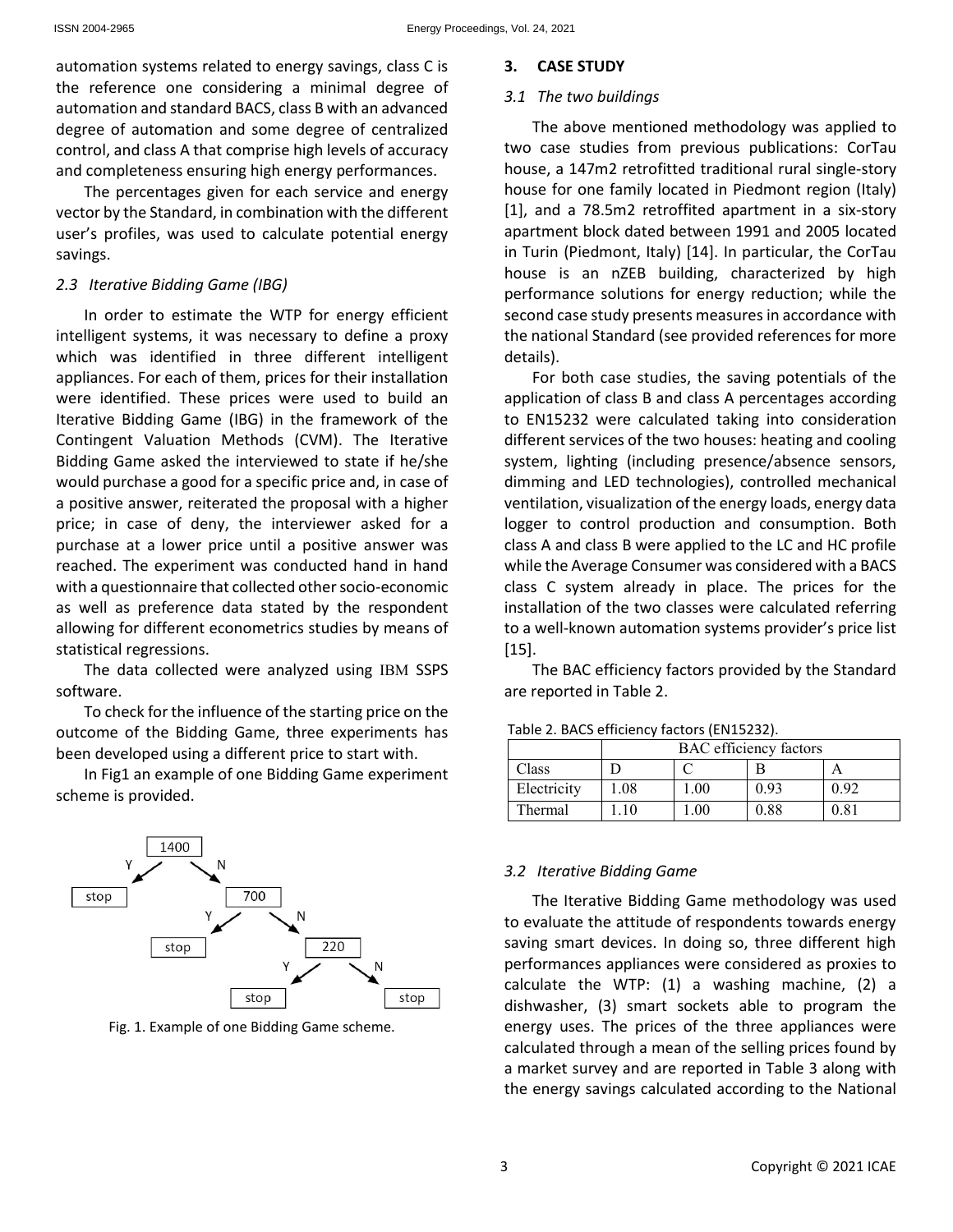Energy Regulation Authority [16] using an electricity price of 0.195891  $\epsilon$ /kWh (price referred to the last four months of 2017).

 Table 3. Average cost and Energy Consumption of the three appliances

|                        | Averaged<br>Price | Energy<br>consumption | Savings<br>$\ast$ |
|------------------------|-------------------|-----------------------|-------------------|
| <b>Washing Machine</b> | 720.68€           | 152 kWh               | 33%               |
| Dishwasher             | 690.71€           | 255 kWh               | 16.3%             |
| <b>Smart Socket</b>    | 42.73€            |                       |                   |

\*compared to class A

The IBG was performed by means of a questionnaire distributed both online (using Google Form) and via face to face interviews using the three mean costs calculated as previously described as starting points: (1) 1400  $\epsilon$  as the combined cost of both a high performance dishwasher and an energy efficient washing machine, (2) 700  $\epsilon$  as the cost of one appliance, and (3) 220  $\epsilon$  is the purchase of 5 smart sockets (due to the low price of only one socket, a multiple purchase has been proposed to make the question consistent).

the increasing in energy consumption due to a HC's profile either applying a B class (+9.3%) and an A class (+5.0), while the further reductions in case of a LC's profile increase the savings from 23.3% to 29.5% and 32.2% applying a class B and class A respectively.

Regarding the second case study, the application of BACS results in a reduction of energy consumptions in each scenario. In particular, the LC's profile coupled with class B and A resulted in slightly less than three times the savings (from 3.5% to 10.3%) with class B and almost four times (13,9%) with class A. Regarding the HC's profile, the scenario without the implementation of any automation system results in an increase of energy consumption (+3.7%) counterbalanced by the two automation scenarios resulting in a decrease of energy consumption of 2.9% and 8.4% in case of the application of BACS class B and A respectively.

## *4.2 Questionnaires*

A total of 153 questionnaires has been answered with an even ratio (51 for each typology), showing an average WTP of 807,06  $\epsilon$ . In particular, the percentages of positive answers for the two questionnaires with a

Table 4. CorTau house savings potential in different scenarios

|                                | AC.  | LC      | $LC + B$ | $LC+A$  | НC      | $HC + B$ | $HC+A$ |
|--------------------------------|------|---------|----------|---------|---------|----------|--------|
| Heating $(\epsilon/m2y)$       | 3.97 | 3.35    | 2.97     | 2.73    | 4.65    | 4.11     | 3.78   |
| Cooling $(\epsilon/m2y)$       | 2.25 | 1.33    | 1.41     | 1.30    | 3.12    | 2.99     | 2.75   |
| Ventilation ( $\epsilon$ /m2y) | 1.09 | 0.91    | 0.85     | 0.84    | 1.23    | 1.14     | 1.13   |
| Lighting ( $€/m2y$ )           | 2.19 | 1.16    | 1.08     | 1.07    | 2.80    | 2.61     | 2.58   |
| Equipment $(\epsilon/m2y)$     | 6.25 | 5.33    | 4.79     | 4.74    | 7.07    | 6.36     | 6.29   |
| Difference (%)                 |      | $-23.3$ | $-29.5$  | $-32.2$ | $+19.8$ | $+9.3$   | $+5.0$ |

Table 5. Apartment savings potential in different scenarios

|                                | AC   | LC     | $LC + B$ | LCA     | НC    | $HC + B$ | $HC+A$                   |
|--------------------------------|------|--------|----------|---------|-------|----------|--------------------------|
| Heating $(\epsilon/m2y)$       | 9.72 | 8.00   | 7.61     | 7.00    | 10.58 | 10.10    | 9.31                     |
| Cooling $(\epsilon/m2y)$       | 2.51 | 2.91   | 2.67     | 2.46    | 2.34  | 2.17     | 1.99                     |
| Ventilation ( $\epsilon$ /m2y) |      | 0.66   | 0.61     | 0.60    |       |          | $\overline{\phantom{0}}$ |
| Lighting $(\epsilon/m2y)$      | 2.47 | 2.47   | 2.29     | 2.27    | 2.47  | 2.29     | 2.27                     |
| Equipment $(\epsilon/m2y)$     | 4.08 | 4.08   | 3.67     | 3.63    | 4.08  | 3.67     | 3.63                     |
| Difference (%)                 |      | $-3.5$ | $-10.3$  | $-13.9$ | 3.7   | $-2.9$   | $-8.4$                   |

## **4. RESULTS & DISCUSSION**

## *4.1 BACS applied to the consumers' profile*

The energy savings related to the implementation of BACS systems in the two case studies are shown in Table 4 and Table 5.

As highlighted in the first table, the impact of advanced BACS systems is not enough to compensate starting point of 1400  $\epsilon$  and 700  $\epsilon$  are more or less aligned (68,6% and 78,4% respectively) while the rate for the 220  $\epsilon$  starting point is slightly lower (52.9%, resulting in a specific WTP of 520.78  $\epsilon$ ); this could be explained by the difficulty of stating an unambiguous saving potential for the smart sockets.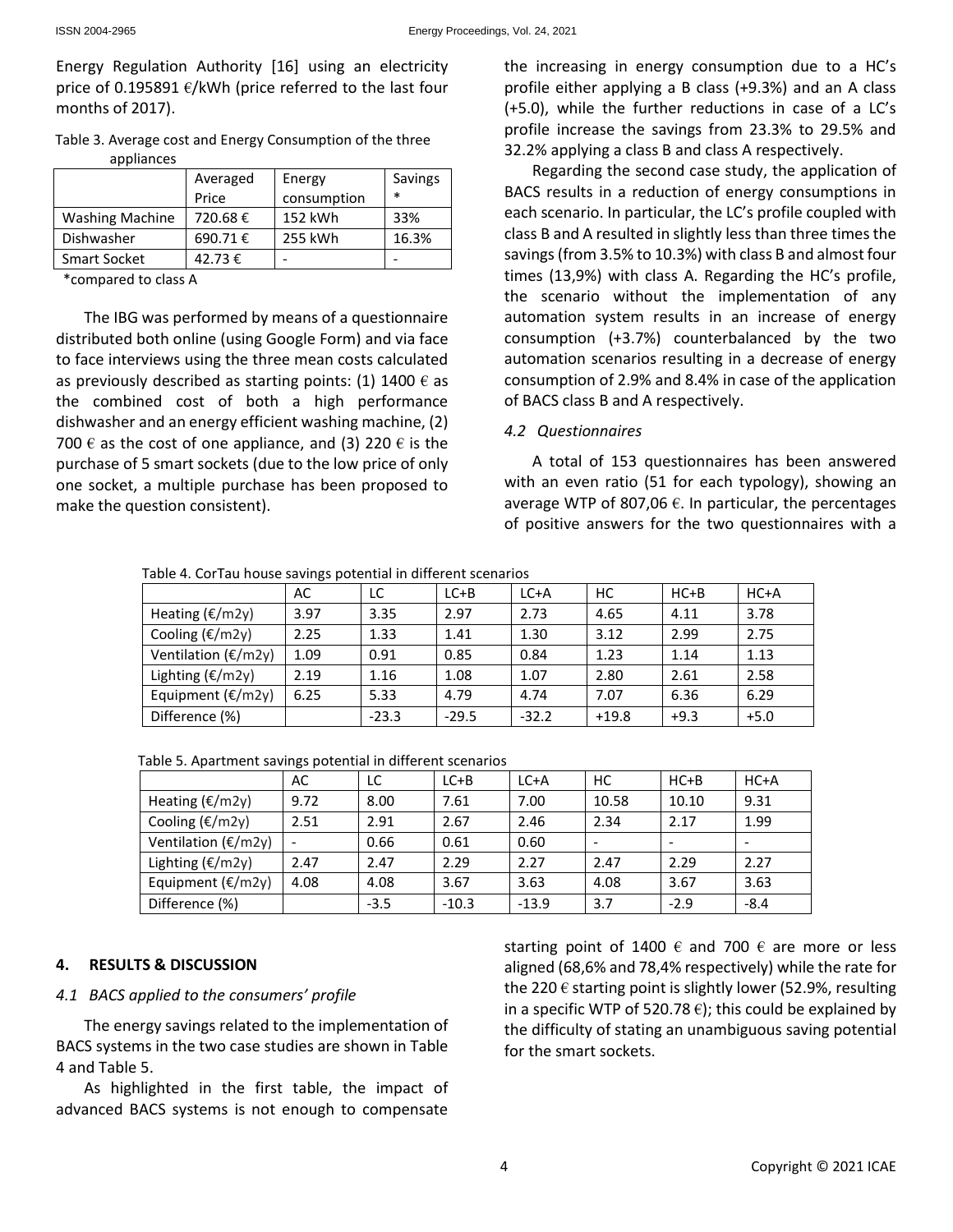## *4.3 Cost Benefit Analysis (CBA)*

Finally, a cost-benefit analysis was carried out to establish the feasibility of the project to implement the two BACS systems (class B and class A).

A calculation period of 25 years was considered taking into account the investment cost, installation costs, maintenance costs, 20% investment cost as residual value and a discount rate of 2% for the calculation of Discounted Cash Flow (DCF). A sensitivity analysis was considered with regard to WTP, including it as a one-off benefit and accounting for it every five years as a recurring benefit.

The investment cost for the class A and B in the CorTau House are 22,006.23  $\epsilon$  and 19,991.37  $\epsilon$ respectively, while for the apartment they amount to 11,363  $\epsilon$  and 10,150  $\epsilon$  for class A and B respectively. The installation cost has been estimated in 3,134  $\epsilon$  and the maintenance cost in 100  $\epsilon$ /year for both case studies and both scenarios.

The calculation resulted in a not competitive solution due to an excessive initial investment cost compared to the benefits during the life span, as well as a too high value for maintenance costs.

#### **5. CONCLUSIONS**

The paper has analyzed the possible energy savings that could arise by the implementation of Building Automation and Control Systems in two case studies. The results have shown that in case of an already very high performing dwelling, the impact of the occupant behave is higher than the savings that a class A and class B of BACS could guarantee. In particular, both the High Consumer profile alone and the implementation of class B and class A BACS result in higher consumptions (19.8%, 9.3% and 5.0% compared to the Average Consumption profile), while the major savings are already achieved by the Low Consumer profile alone (-23.3%) further icreased by the implementation of BACS (-29.5% and -32.2% for class B and class A). On the other hand, in case of an apartment with characteristics in accordance to the national Standards, the implementation of BASC systems results in a counterbalance of the increased consumption due to a less energy conscious behave of the occupant (+3.7% for HC alone and -2.9% and -8.4% for HC coupled with class B and class A respectively).

The CBA performed to evaluate the feasibility of the project that took into account the WTP calculated with a Bidding Game methodology assessing the attitude of respondents towards energy efficient investments has highlighted the difficulties to undergo such projects

caused by still too high investment costs as well as maintenance costs and resulted in a not economically desirability of the BACS implementation projects.

#### **ACKNOWLEDGEMENT**

The Authors wish to Acknowledge Sonia Vandelli for the data gathered on which this paper is based.

#### **REFERENCE**

[1] Barthelmes VM, Becchio C, Corgnati SP. Occupant behavior lifestyles in a residential nearly zero energy building: Effect on energy use and thermal comfort. Sci Technol Built En 2016;22(7):960-975.

[2] European Committee for Standardization. Standard EN 15232 – Energy performance of buildings. Impact of Building Automation, Controls and Building Management. Brussels, Belgium: CEN; 2017.

[3] Bottero M, Bravi M, Cavana G, Dell'Anna F, Becchio C, Corgnati SP. Energy retrofit and investment decisions: Individuals' preferences valuation through a Choice Experiment [Retrofit energetico e decisioni di investimento: Valutazione delle preferenze degli individui attraverso un esperimento di scelta]. GEAM 2019;158(3):11-25.

[4] Allouhi A, el Fouih Y, Kousksou T, Jamil A, Zeraouli Y, Mourad Y. Energy consumption and efficiency in buildings: current status and future trends. J Clean Prod 2015;109:118-130.

https://doi.org/10.1016/J.JCLEPRO.2015.05.139

[5] Buso T, Fabi V, Andersen RK, Corgnati SP. Occupant behaviour and robustness of building design. Build Environ 2015;94:694-703.

https://doi.org/10.1016/J.BUILDENV.2015.11.003

[6] Fabi V, Andersen RV, Corgnati SP, Olesen BW. Occupants' window opening behaviour: A literature review of factors influencing occupant behaviour and models. Build Environ 2012;58:188-198. https://doi.org/10.1016/J.BUILDENV.2012.07.009

[7] Yan D, O'Brien W, Hong T, Feng X, Burak Gunay H, Tahmasebi F, Mahdavi A. Occupant behavior modeling for building performance simulation: Current state and future challenges. Energ

Buildings 2015;107:264-278.

https://doi.org/10.1016/J.ENBUILD.2015.08.032

[8] Andersen RK, Olesen BW, Toftum J. Simulation of the effect of occupant behavior on indoor climate and energy consumption. Proc. Clima 2007, 9th REHVA World Congress: Well Being Indoors 2007.

[9] Hoes P, Hensen JLM, Loomans MGLC, de Vries B, Bourgeois D. User behavior in whole building simulation. Energ Buildings 2009;41(3):295-302.